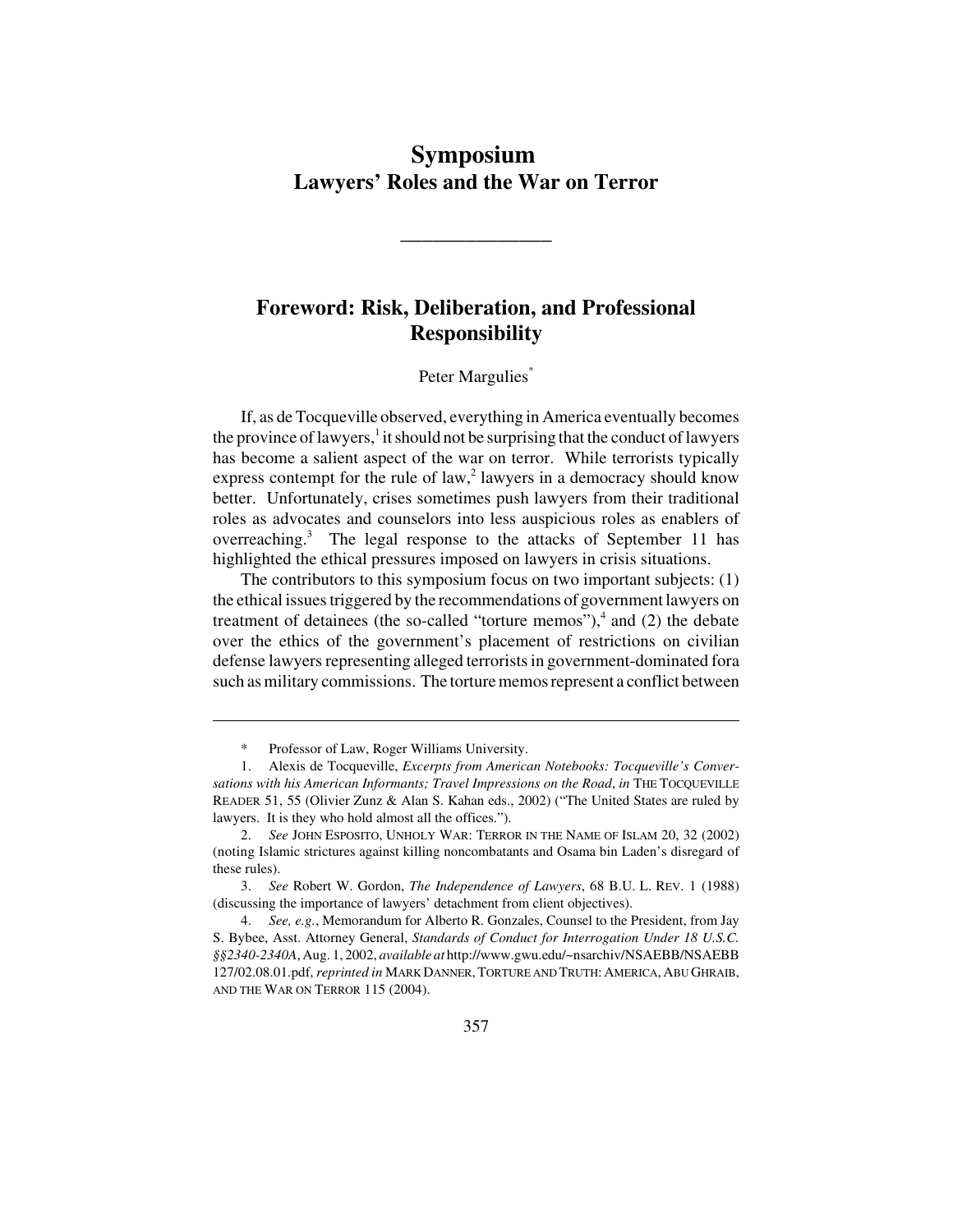the lawyer's role as advocate for a client's position and the attorney's role as advisor offering an accurate account of the law as it exists. Symposium contributors argue that lawyers in the Office of Legal Counsel of the Department of Justice are advisors charged with the latter role. They argue further that these attorneys failed in that obligation.

The second subject – the ethics of restrictions on defense attorneys – raises two related issues. The first issue is whether defense lawyers have an obligation to defend the accused, even in situations where restrictions make effective representation exceedingly difficult, if not impossible. The second issue – the flip-side of the first – is whether lawyers have an ethical duty to *decline* such work, on the theory that tacitly agreeing to provide sub-standard representation at the insistence of the government compromises the lawyer's ethical principles, and that it legitimates proceedings that the public and profession should regard as illegitimate.

On the government lawyer side, much of this symposium addresses issues related to the attorney's role as advisor. However, certain government lawyers, particularly prosecutors, also have special duties in litigation that stem from constitutional guarantees. Understanding the strains imposed on government lawyers in crises requires an appreciation of the full spectrum of excesses for which government lawyers as both advisors and litigators should accept responsibility. Four abuses predominate: (1) minimizing constitutional and international law that requires the government to show a particularized need for coercion or restraint, and that requires the government to reject absolutely certain kinds of coercion, such as torture; (2) ignoring the duty to share exculpatory evidence with the defense; (3) diluting the obligation to refrain from prejudicial pretrial publicity; and (4) failing to respect the relationship between persons accused of terrorist activity and their attorneys. Each of these excesses has historical roots, and each has manifested itself since September 11.

Congress, courts, commentators, and government lawyers should aim to replace such excesses with an institutional culture that embodies both respect for civil liberties and a more nearly comprehensive approach to national security. This culture, which I call dynamic deliberation,<sup>5</sup> has four attributes,

<sup>5.</sup> One aspect of dynamic deliberation is attorney-client deliberation. *See* ANTHONY T. KRONMAN, THE LOST LAWYER: FAILING IDEALS OF THE LEGAL PROFESSION 133-134 (1993) (discussing the dialectic between "sympathy" and "detachment" in legal representation); WILLIAM H. SIMON, THE PRACTICE OF JUSTICE (1998) (discussing ethical deliberation); Angela O. Burton, *Cultivating Ethical, Socially Responsible Lawyer Judgment: Introducing the Multiple Lawyering Intelligences Paradigm into the Clinical Setting*, 11 CLINICAL L. REV. 15, 41-43 (2004) (discussing the need for a lawyer to be flexible in identifying and analyzing categories); Samuel J. Levine, *Taking Ethical Discretion Seriously: Ethical Deliberation as Ethical*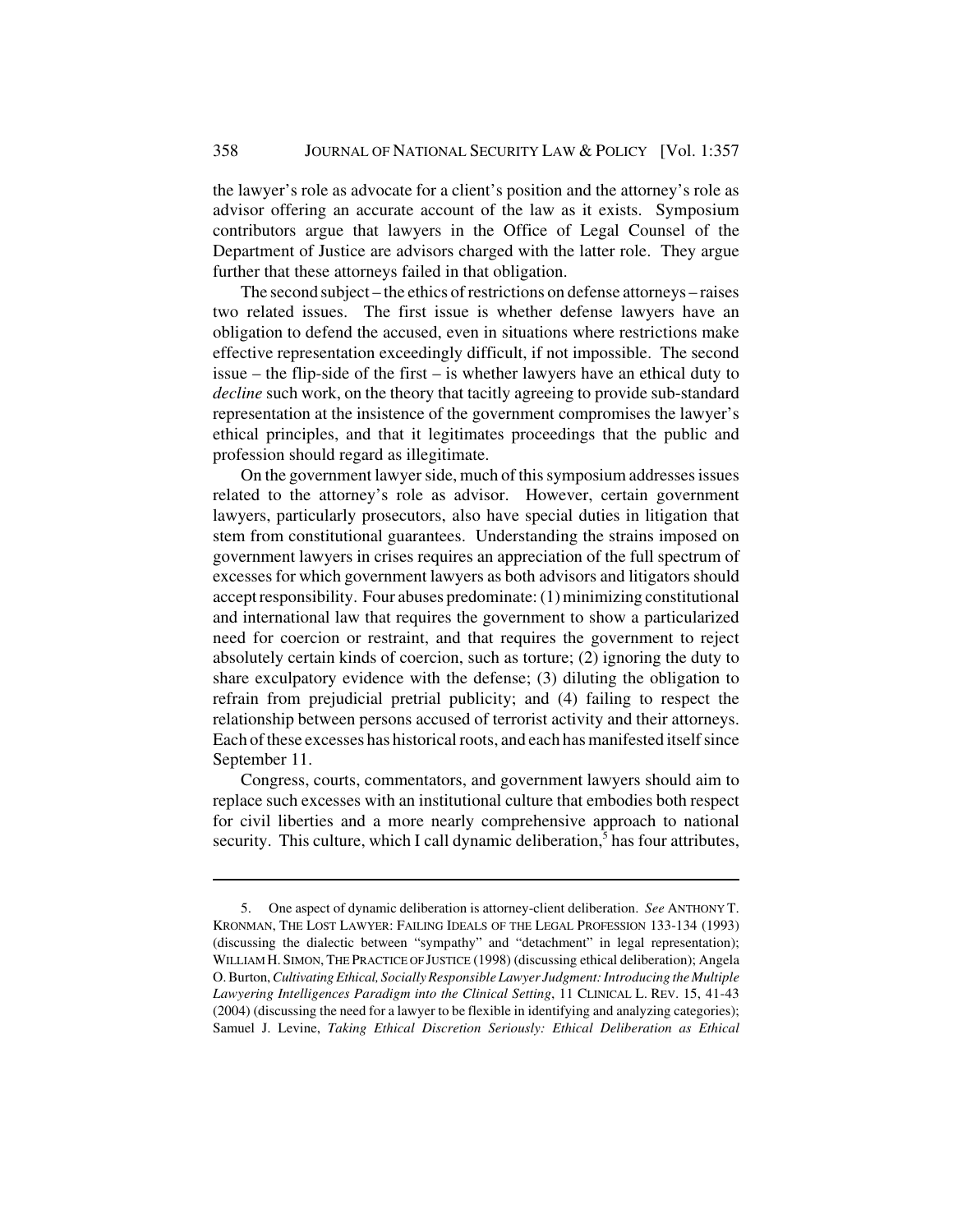drawn in part from the superb contributions to this Symposium: cultivating dialogue, honoring reciprocity, incorporating long-term perspective, and transforming categories. Cultivating dialogue would, as George Harris explains, have resulted in far greater participation by State Department and career military lawyers in formulating the government's policy regarding torture and adherence to international law.<sup>6</sup> Honoring reciprocity would have recognized, as Mary Cheh notes, the importance of defense counsel in the legal system, and the price in legitimacy that a system pays by discounting the defense lawyer's role.<sup>7</sup> Incorporating long-term perspective would, as Kathleen Clark argues,<sup>8</sup> have led to questioning the hasty and superficial tradeoff made by the government, which valued short-term latitude in questioning detainees over the resultant abiding injury to legal institutions.

The importance to the dynamic deliberation model of transforming categories warrants special elaboration. The best government lawyers will respect civil liberties and absolute prohibitions such as the ban on torture, while finding innovative ways of tailoring necessary force to the imminence, probability, and gravity of harm. For example, in the Fourth Amendment area, government attorneys seeking warrants should consider both the probability and gravity of wrongdoing in justifying a search.<sup>9</sup> Similarly, government lawyers working within other constitutional, as well as international, law contexts will develop innovative justifications for calibrated responses to clear threats, just as Franklin D. Roosevelt's Attorney General (and future Supreme Court Justice) Robert Jackson did when he fashioned legal arguments for the United States' Lend-Lease agreement with Great Britain.<sup>10</sup> In addition, and perhaps most importantly, lawyers should help to reframe visions of the entire

*Obligation*, 37 IND. L.REV. 21, 46-56 (2003) (discussing deliberation with clients as an ethical responsibility of lawyers); Peter Margulies, *"Who Are You to Tell Me That?": Attorney-Client Deliberation Regarding Nonlegal Issues and the Interests of Nonclients*, 68 N.C. L. REV. 213 (1990); *cf.* Peter Margulies, *Progressive Lawyering and Lost Traditions*, 73 TEX. L.REV. 1139 (1995) (review essay) (arguing that Kronman's praise of detachment perpetuates the status quo).

<sup>6.</sup> *See* George C. Harris, *The Rule of Law and the War on Terror: The Professional Responsibilities of Executive Branch Lawyers in the Wake of 9/11*, 1 J. NAT'L SECURITY L. & POL'Y 409 (2005).

<sup>7.</sup> *See* Mary Cheh, *Should Lawyers Participate in Rigged Systems?: The Case of the Military Commissions*, 1 J. NAT'L SECURITY L. & POL'Y 375 (2005).

<sup>8.</sup> *See* Kathleen Clark, *Ethical Issues Raised by the OLC Torture Memorandum*, 1 J. NAT'L SECURITY L. & POL'Y 455 (2005).

<sup>9.</sup> Craig S. Lerner, *The Reasonableness of Probable Cause*, 81 TEX.L.REV. 951, 1020- 1022 (2003).

<sup>10.</sup> *See* ROBERT H. JACKSON, THAT MAN: AN INSIDER'S PORTRAIT OF FRANKLIN D. ROOSEVELT 93-103 (John Q. Barrett ed., 2003).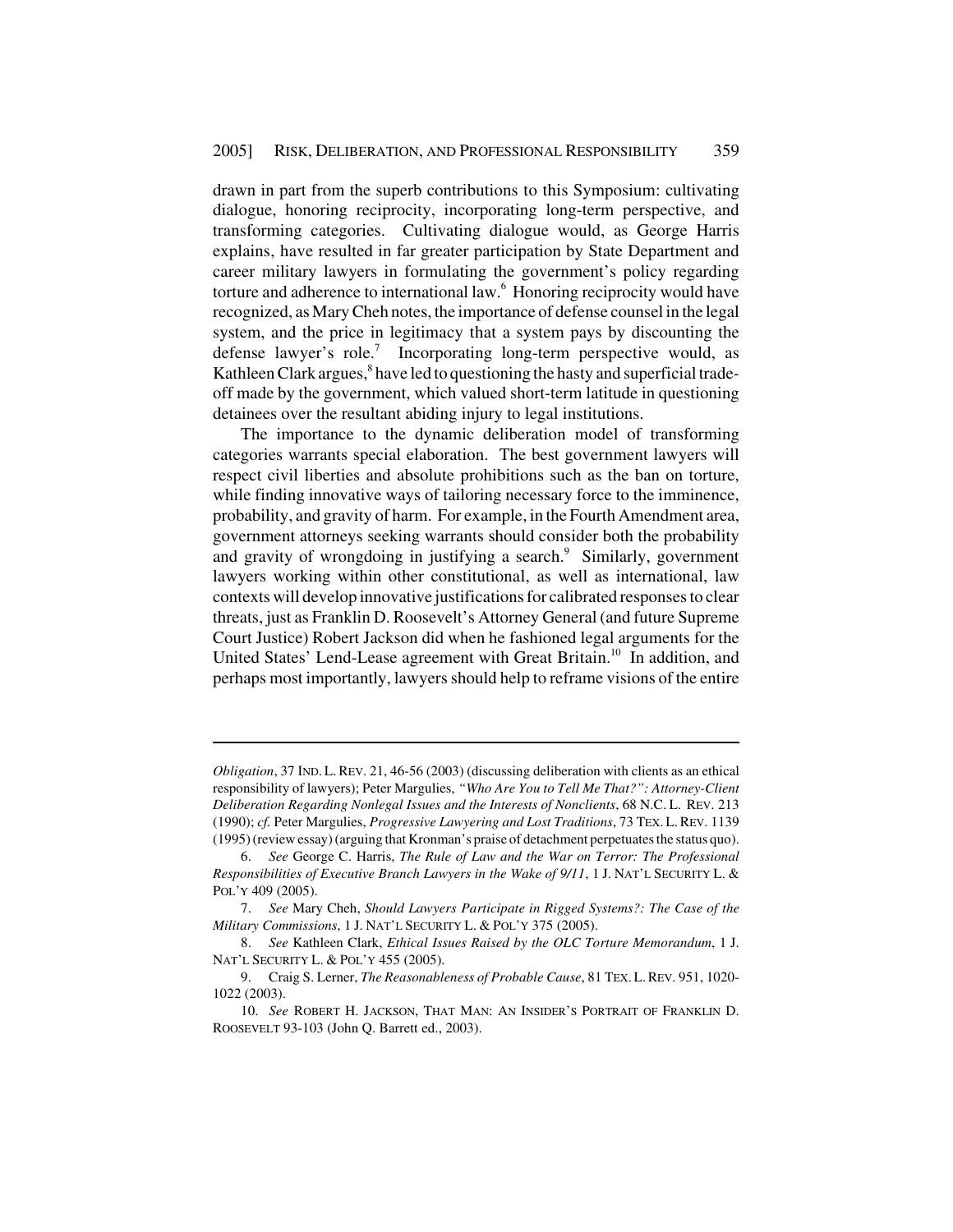war on terror, counseling their clients about the need to eliminate sources of injustice and resentment that fuel anti-American feeling.<sup>11</sup>

An institutional culture without these elements will allow repetition of the mistakes of the past. A culture steeped in these attributes can protect both liberty and security, meeting the challenges of the future.

This Foreword is in two Parts. Part I identifies the core abuses committed by government lawyers in crises. Part II briefly sketches a model of dynamic deliberation that safeguards liberty and security.

#### I. OVERREACHING BY GOVERNMENT LAWYERS IN TIMES OF CRISIS: A CRITICAL TAXONOMY

Times of crisis often lead to overwrought government responses. Lawyers for the government who should serve the rule of law often lead the charge. This is true for lawyers acting as advocates and for lawyers acting as advisors. The result is the erosion of four crucial safeguards: (1) the requirement that the government show a particularized need for coercion or restraint; (2) the obligation to share exculpatory evidence with the defense; (3) the obligation to refrain from prejudicial public comments about defendants pending or during trial; and (4) the mandate to avoid interference with the attorney-client relationships of persons targeted by the government.<sup>12</sup> I discuss each development in turn.

## *A. The Erosion of Particularity*

A core principle of American constitutionalism is that the government must make a particularized showing of the need to detain or confine individuals. This ensures that the government will not single out people on invidious grounds such as race, religion, nationality, or ethnicity. It also provides institutions such as the courts with a basis for evaluating the government's evidence in an atmosphere removed from the innuendo and hysteria that can drive government action, particularly in crises. Unfor-

<sup>11.</sup> *See* Peter Margulies, *Making "Regime Change" Multilateral: The War on Terror and Transitions to Democracy*, 32 DENV. J. INT'L L. & POL'Y 389, 404-408 (2004).

<sup>12.</sup> Much of the following discussion tracks my discussion in Peter Margulies, *Above Contempt?: Regulating Government Overreaching in Terrorism Prosecutions*, 34 SW.U.L.REV. 449 (2005).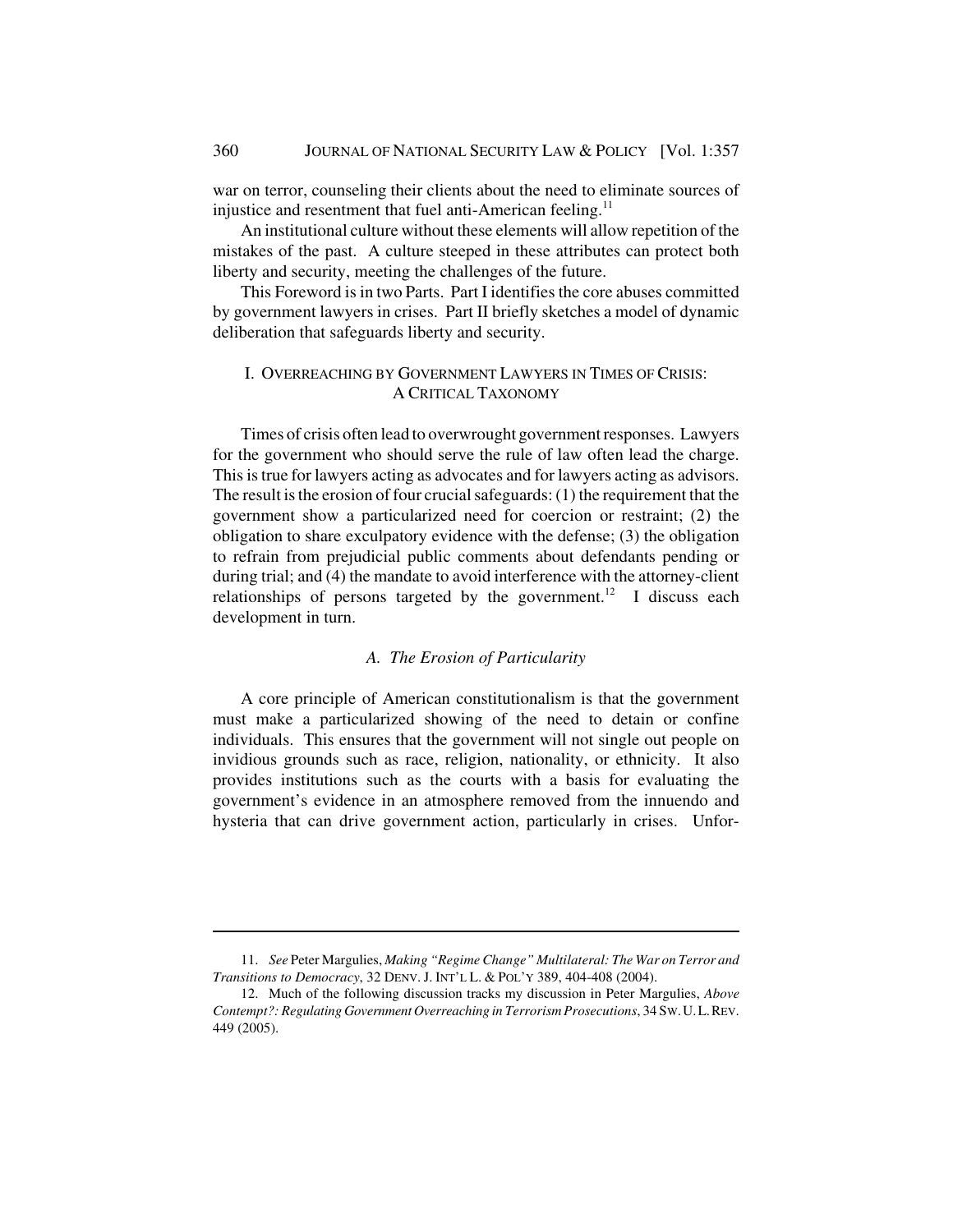tunately, government lawyers have not always recognized the importance of this concept of particularity, nor fully adhered to it.<sup>13</sup>

In the past, government lawyers have sometimes stoked the flames of hysteria, instead of acting as more reflective gate-keepers. During World War I, the Attorney General encouraged the prosecution of dissidents, who often included disproportionately large numbers of immigrants readily targeted as "un-American."<sup>14</sup> This trend continued during the "Red Scare" after World War I.<sup>15</sup> The McCarthy<sup>16</sup> and Vietnam War eras<sup>17</sup> saw comparable attempts to stifle dissent, often aided or authorized by lawyers.

The retreat from particularity is similarly evident in the executive branch's actions after September 11. Michael Chertoff, the new chief of the Department of Homeland Security, who helped devise the Bush administration's post-September 11 legal strategy, has acknowledged to Congress that the Administration targeted immigrants and persons of Muslim, Middle Eastern, and South Asian backgrounds with modest or nonexistent evidence of terrorist ties.<sup>18</sup> More recently, the government has held people at

14. *See* Peter Margulies, *The Clear and Present Internet: Terrorism, Cyberspace, and the First Amendment*, 2004 UCLA J.L. & TECH. 4; Geoffrey R. Stone, *The Origins of the "Bad Tendency" Test: Free Speech in Wartime*, 2002 SUP. CT. REV. 411 (discussing the Espionage Act).

15. *See* William M. Wiecek, *The Legal Foundations of Domestic Anticommunism: The Background of* Dennis v. United States, 2001 SUP. CT. REV. 375, 387.

16. *See* DAVID COLE, ENEMY ALIENS: DOUBLE STANDARDS AND CONSTITUTIONAL FREEDOMS IN THE WAR ON TERRORISM 148-153 (2003).

17. *Id.* at 154-158; *see* Linda E. Fisher, *Guilt By Expressive Association: Political Profiling, Surveillance and the Privacy of Groups*, 46 ARIZ.L.REV. 621 (2004) (discussing the surveillance of groups during Vietnam Era and after September 11).

18. *See* Sheryl Gay Stolberg, *Senate Unanimously Confirms Chertoff as Homeland Security Chief*, N.Y. TIMES, Feb. 16, 2005, at A16; *cf.* Office of the Inspector General, U.S. Dep't of Justice, *The September 11 Detainees: A Review of the Treatment of Aliens Held on Immigration Charges in Connection with the Investigation of the September 11 Attacks*, June 2003 (discussing problems with government policy), *available at* http://www.usdoj.gov/ oig/special/0306/index.htm; Peter Margulies, *Uncertain Arrivals: Immigration, Terror, and Democracy After September 11*, 2002 UTAH L. REV. 481, 495-499 (same); Leti Volpp, *The Citizen and the Terrorist*, 49 UCLA L. REV. 1575 (2002) (describing the marginalization of particular communities after September 11); Susan M. Akram & Kevin R. Johnson, *Race, Civil*

<sup>13.</sup> *See generally* Bruce A. Green & Fred C. Zacharias, *Regulating Federal Prosecutors' Ethics*, 55 VAND. L. REV. 381, 439-441 (2002) (discussing the formal and informal regulation of prosecutors by courts); *see also* Lawrence M. Solan, *Statutory Inflation and Institutional Choice*, 44 WM. & MARY L. REV. 2209, 2236-2260 (2003) (discussing factors that broaden criminal liability under federal statutes); David M. Zlotnick, *The War Within the War on Crime: The Congressional Assault on Judicial Sentencing Discretion*, 57 SMU L. REV. 211 (2004) (criticizing a Justice Department policy on working in tandem with Congress to intimidate federal judges who reject prosecutors' sometimes harsh sentencing recommendations).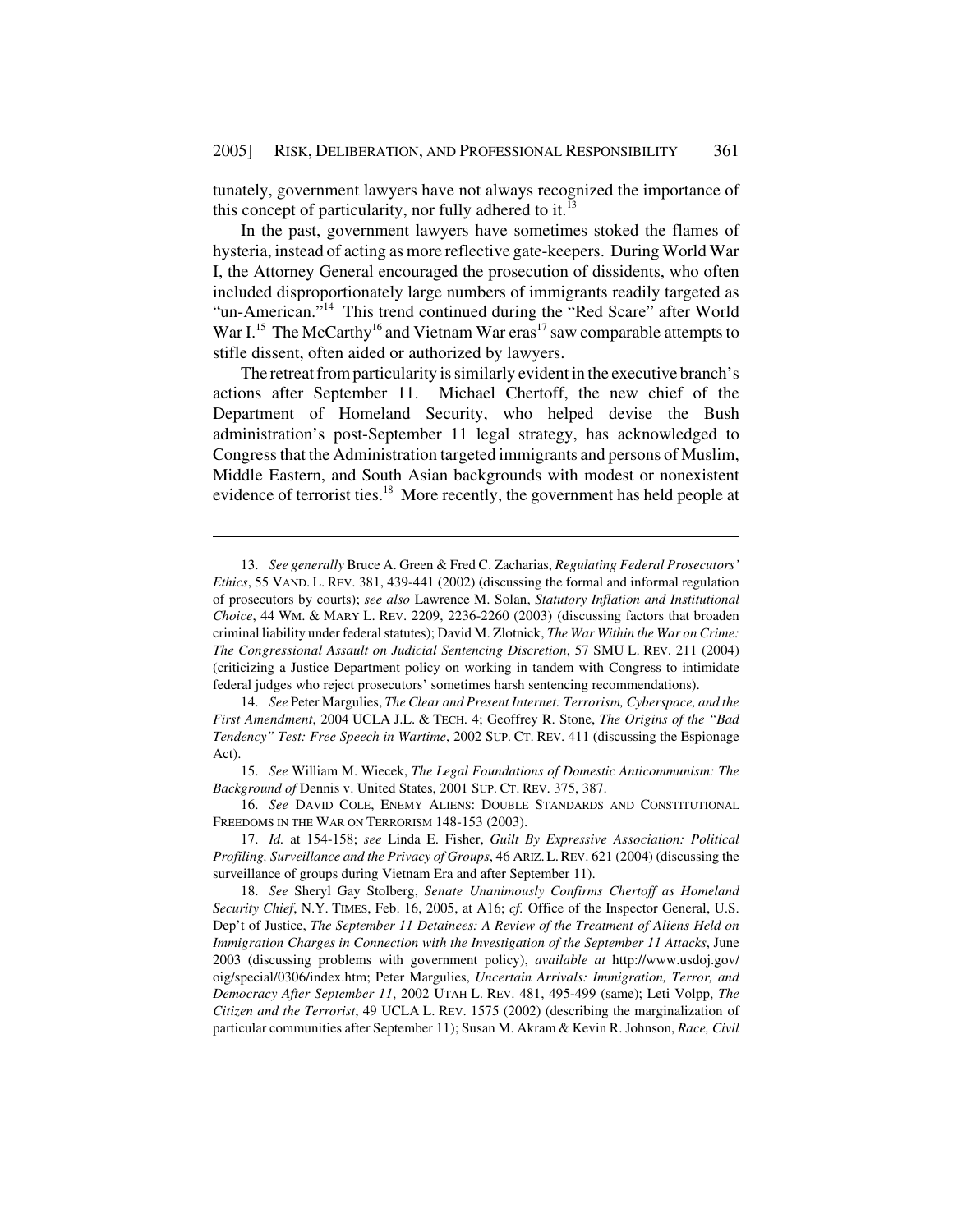the Guantánamo Bay Naval Base and in Iraq, Afghanistan, and other countries without conceding that any showing of particularized wrongdoing was necessary.<sup>19</sup> Some of these detainees evidently have been tortured.<sup>20</sup> Government lawyers helped devise a legal justification for the strategy's repudiation of Geneva Convention III and other international agreements.<sup>21</sup>

#### *B. Prejudicial Pre-Trial Publicity*

A related aspect of the overreaching engaged in by government lawyers, including some in very senior positions, is prejudicial pre-trial publicity. Statements by government attorneys that characterize evidence or that presume a defendant or detainee's culpability in advance of trial undermine the integrity of the trial process.<sup>22</sup> Such statements impede the selection of a jury that can act independently to assess the strength of the government's evidence. As with the erosion of the principle of particularity, they allow the government to substitute its say-so for the jury's particularized judgment on the evidence that the legal system requires. Rules of professional responsibility prohibit prosecutors from making remarks that may prejudice potential jurors, but such rules unfortunately tend to go by the board in crises.

History offers many examples of prosecutors engaging in prejudicial publicity in high-profile national security cases. In the *Rosenberg* case, for example, the Assistant U.S. Attorney trying the case held press conferences every day to cast the defendants as atom spies, and he indicted a key witness during the trial for the clear purpose of discrediting that witness's testimony for the defendants.<sup>23</sup> The United States Court of Appeals for the Second

*Rights, and Immigration Law After September 11, 2001: The Targeting of Arabs and Muslims*, 58 N.Y.U. ANN. SURV. AM. L. 295 (2002) (same); *see also* Muneer I. Ahmad, *A Rage Shared by Law: Post-September 11 Racial Violence as Crimes of Passion*, 92 CAL.L.REV. 1259 (2004) (arguing that the government's racial profiling has legitimized private acts of violence against Muslims, Arabs, and South Asians in the United States).

<sup>19.</sup> *See* COLE, *supra* note 16, at 39.

<sup>20.</sup> *See* Harris, *supra* note 6, at 414-416.

<sup>21.</sup> *See, e.g.*, Memorandum for William J. Haynes II, General Counsel, Dept. of Defense, from John Yoo, Deputy Asst. Atty. General, and Robert J. Delahunty, Spec. Counsel, *Application of Treaties and Laws to al Qaeda and Taliban Detainees*, Jan. 9, 2002, *available at* http://www.gwu.edu/~nsarchiv/NSAEBB/NSAEBB127/02.01.09.pdf.

<sup>22.</sup> *See* Lonnie T. Brown Jr., *"May It Please the Camera, . . . I Mean the Court" – An Intrajudicial Solution to an Extrajudicial Problem*, 39 GA. L. REV. 83 (2004) (discussing the problem of prejudicial pretrial publicity, and proposing greater accountability and transparency as remedies).

<sup>23.</sup> *See* Attossa M. Alavi, Comment, *The Government Against Two: Ethel and Julius Rosenberg's Trial*, 53 CASE W. RES. L. REV. 1057, 1067-1068 (2003).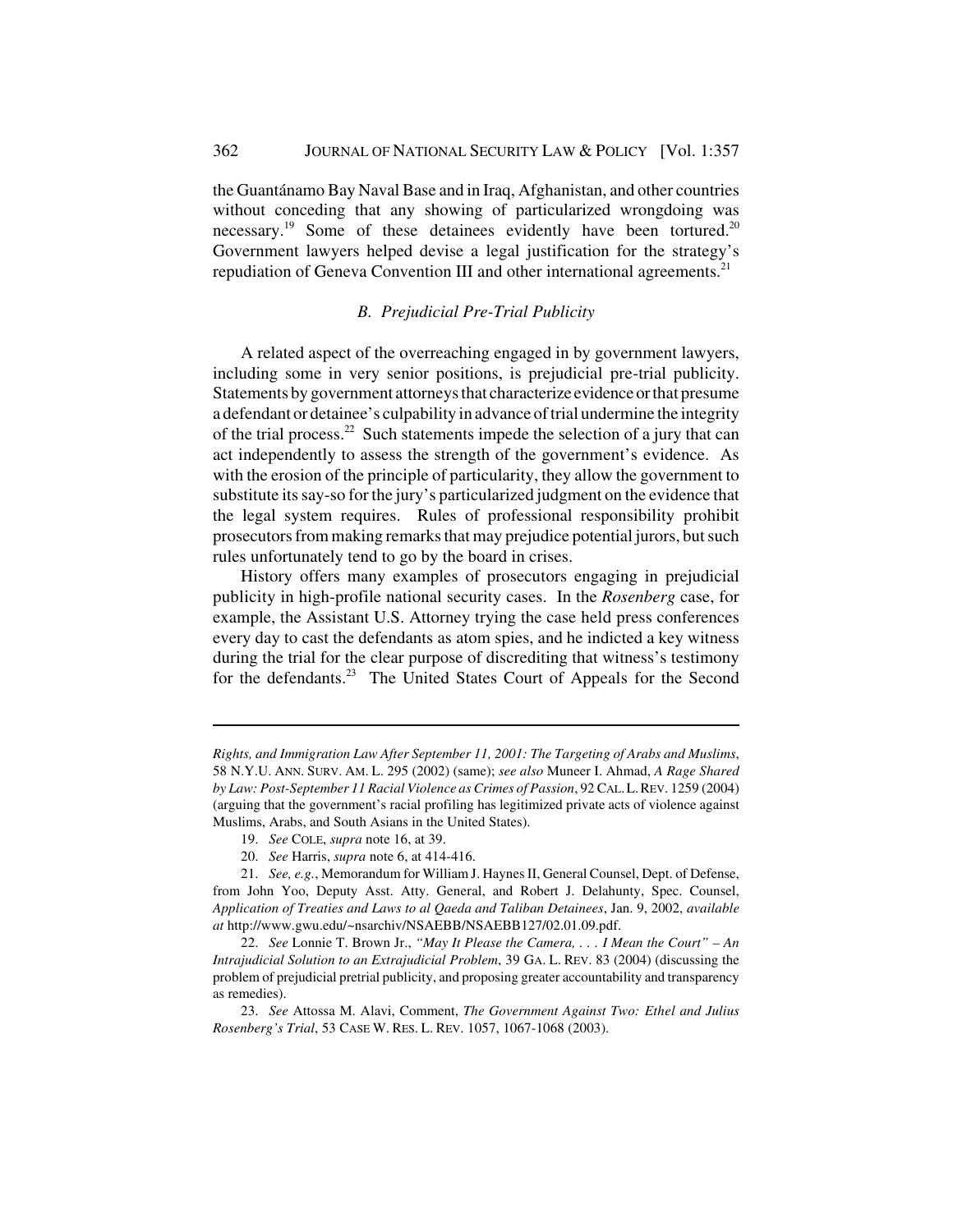Circuit criticized the prosecutor's conduct, but it did not overturn the convictions.24

In the post-9/11 cases, the same pattern emerges. Consider, for example, the *Koubriti* case from Detroit, in which Attorney General Ashcroft twice violated a judicial gag order, first by stating that the defendants were suspected of having knowledge of the 9/11 attacks, and later by commenting publicly, in the middle of the trial, on the testimony of a key government witness.<sup>25</sup> The defendants were convicted, and Ashcroft was formally admonished by the judge.<sup>26</sup> However, the judge declined to pursue contempt charges against the Attorney General. Subsequently, Deputy Attorney General James B. Comey made public comments about the case of José Padilla, whom the government has detained without process as an alleged enemy combatant. Comey issued a detailed public statement outlining Padilla's alleged wrongdoing, asserting that he had conspired with al Qaeda to import a "dirty bomb" to explode in the United States, and that he had plotted to blow up an apartment building.<sup>27</sup> While no criminal charges had been filed, the Deputy Attorney General's comments clearly violated the spirit, if not the letter, of the rules of professional conduct.

#### *C. The Failure To Disclose Exculpatory Evidence*

The failure to disclose exculpatory evidence is an even more serious breach of both the rules of ethics and constitutional constraints. Prosecutors, with their great power and their role as representatives of "the people," must go beyond the positional gamesplaying that sometimes passes for acceptable lawyering in other settings. In order to do justice and ensure a fair trial for the accused, they must turn over to the defense evidence tending to show that the accused is innocent. Unfortunately, prosecutorial misconduct in this area also tends to increase in national security matters.

History is not encouraging. In the World War I prosecutions, for example, the government systematically failed to reveal evidence that the dissidents

<sup>24.</sup> United States v. Rosenberg, 200 F.2d 666, 670 (2d Cir. 1952) ("such . . . tactics cannot be too severely condemned").

<sup>25.</sup> United States v. Koubriti, 305 F. Supp. 2d 723, 726, 757-765 (E.D. Mich. 2003).

<sup>26.</sup> *Id*. at 726, 765. Ultimately, the government moved to vacate the convictions because it had not turned over exculpatory evidence to the defense. See *infra* notes 33-34 and accompanying text; *see also* Government's Consolidated Response Concurring in the Defendants' Motions for a New Trial and Government's Motion to Dismiss Count One Without Prejudice and Memorandum of Law in Support Thereof, United States v. Koubriti, Crim. No. 01-80778 (E.D. Mich. Aug. 31, 2004).

<sup>27.</sup> *See* Eric Lichtblau, *U.S. Spells Out Dangers Posed By Plot Suspect*, N.Y.TIMES, June 2, 2004, at A1.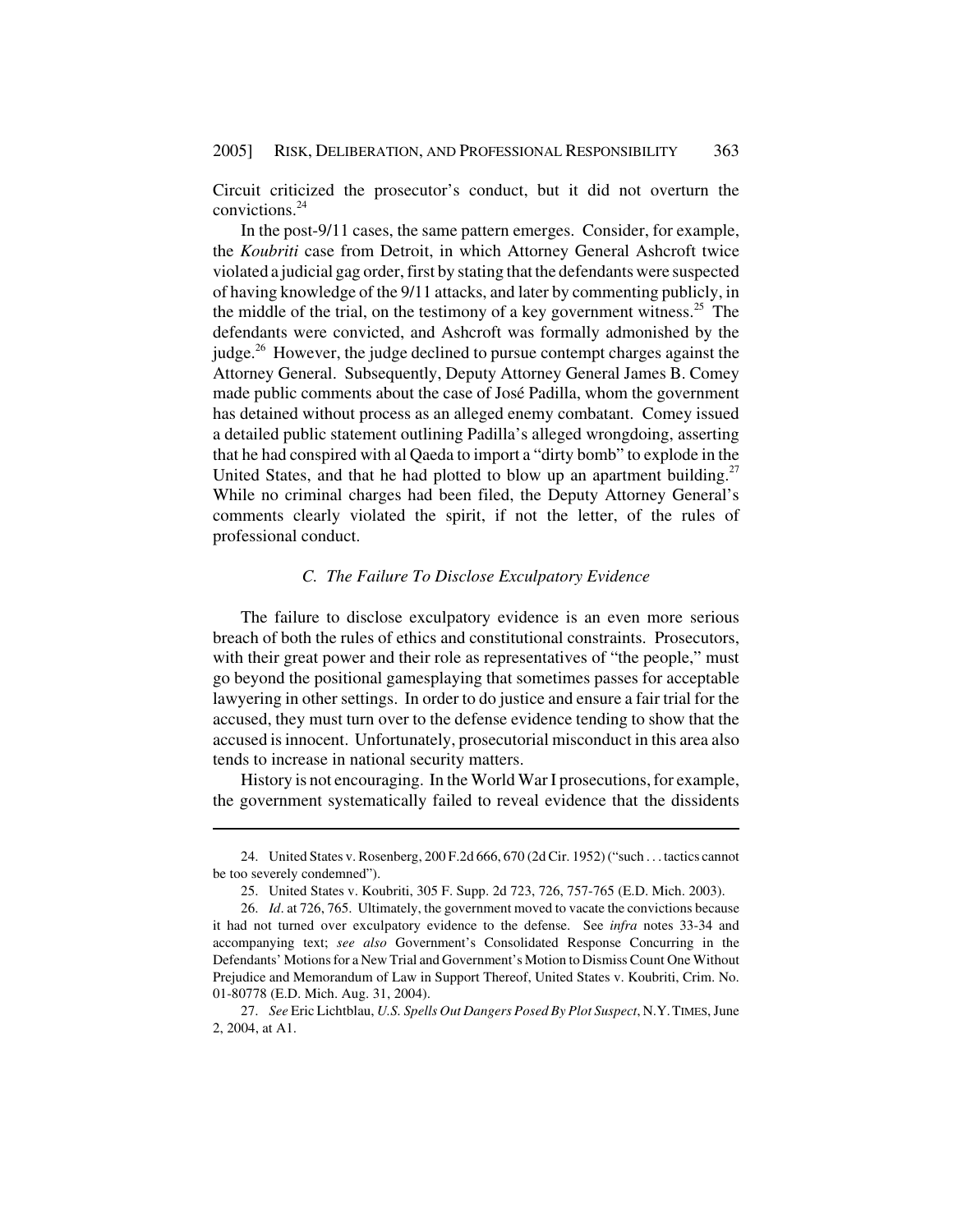charged had no knowledge of any treasonable plots against the government.<sup>28</sup> In the World War II Japanese-American internment cases, while the government conceded that one petitioner was a loyal citizen, $^{29}$  it deliberately misled the courts by failing to acknowledge that it had virtually no information to indicate any disloyalty on the part of any of the more than 100,000 other people detained.30 In the *Rosenber*g case the government concealed evidence that would have at least partially exculpated Ethel Rosenberg, revealing her as at best a tacit ally in the espionage conspiracy charged, not an active or even fully knowing participant.<sup>31</sup> In the more recent case of alleged rogue CIA agents Edwin Wilson and Frank Terpil, who were charged with conspiring to sell arms to Libya, the government failed to disclose evidence that the defendants may have been acting at the CIA's behest and thus were not "rogue agents" at all. $32$ 

Similar excesses have come to light since September 11. In the Detroit terrorism case, for example, after pressure from defense counsel and the judge presiding over the matter, the government eventually moved to vacate the convictions, admitting a pattern of failures to disclose.<sup>33</sup> In one instance prosecutors introduced what they said was a "casing sketch" prepared for an attack on an American military base in Turkey, even though government experts had told them it was probably not a drawing of the base, but merely a crude map of the Middle East.<sup>34</sup> A similar conjunction of media hype and failure to disclose afflicted the recent prosecution of a Muslim translator at Guantánamo Bay Naval Base. In that case prosecutors initially claimed that the defendant had e-mailed letters on behalf of detainees. Only months later was it revealed that a computer expert had informed prosecution lawyers early

<sup>28.</sup> *See* PAUL L. MURPHY, WORLD WAR I AND THE ORIGIN OF CIVIL LIBERTIES IN THE UNITED STATES 107 (1979).

<sup>29.</sup> *See Ex parte* Endo, 323 U.S. 283, 294 (1944); *see also* Patrick O. Gudridge, *Remember Endo?*, 116 HARV. L. REV. 1933 (2003) (analyzing the continuing significance of *Endo*).

<sup>30.</sup> *See* Hirabayashi v. United States, 828 F.2d 591 (9th Cir. 1987); Korematsu v. United States, 584 F. Supp. 1406 (N.D. Cal. 1984).

<sup>31.</sup> *See* Michael E. Parrish, *Revisited: The Rosenberg "Atom Spy" Case*, 68 UMKC L. REV. 601 (2000).

<sup>32.</sup> *See* United States v. Wilson, 289 F. Supp. 2d 801 (S.D. Tex. 2003).

<sup>33.</sup> *See* Government's Consolidated Response, *supra* note 26; *see also* Danny Hakim & Eric Lichtblau, *Trial and Errors: The Detroit Terror Case; After Convictions, the Undoing of a U.S. Terror Prosecution*, N.Y. TIMES, Oct. 7, 2004, at A1 (detailing numerous failures to disclose exculpatory evidence and opinions of government experts that contradicted the prosecution's theories).

<sup>34.</sup> *See* Hakim & Lichtblau, *supra* note 33.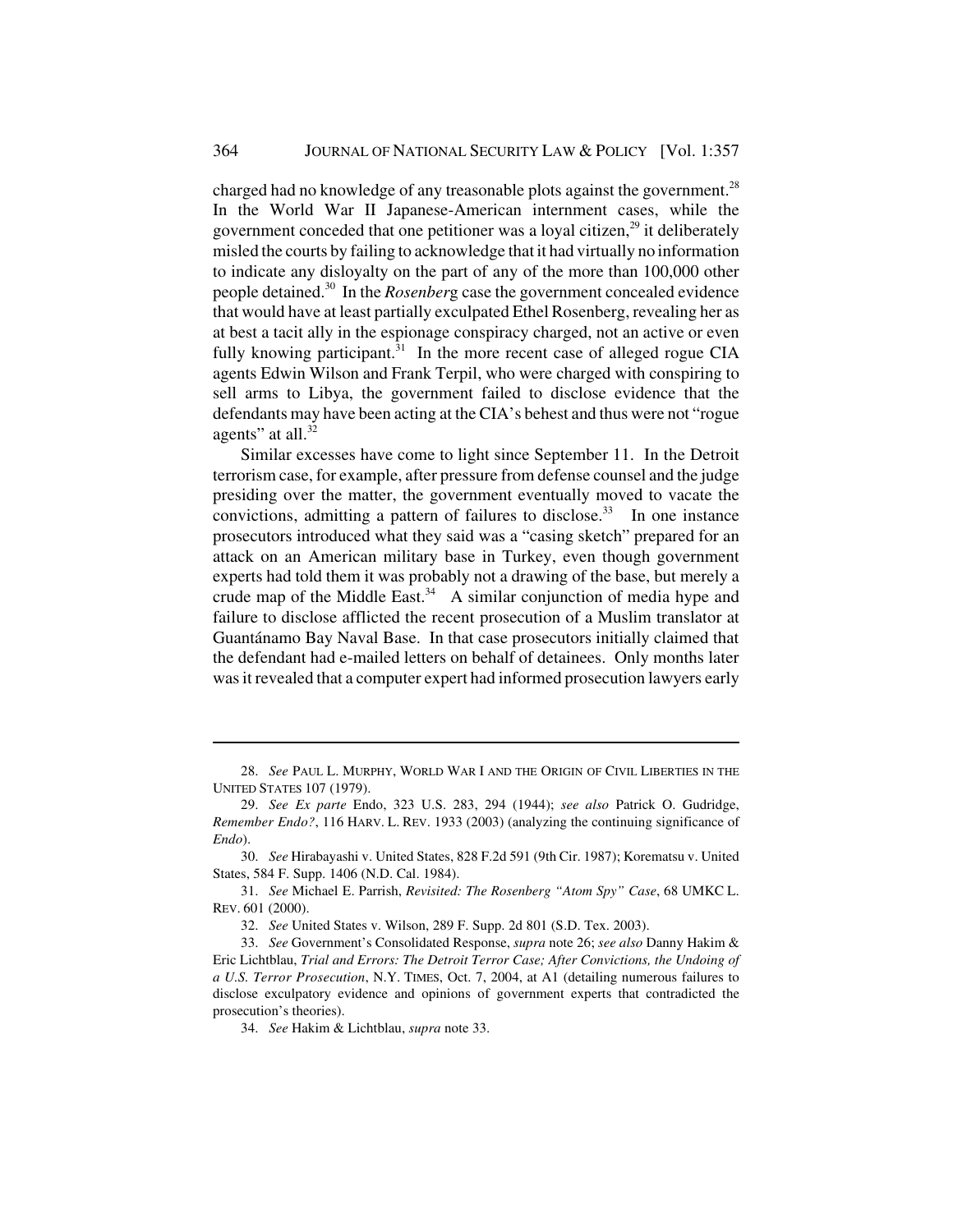on that it was unclear that the documents had been emailed.<sup>35</sup> Also not disclosed in the Guantánamo case was the fact that the entire prosecution may have been fomented by an officer who resented the relationships between Muslim servicemen and the detainees.<sup>36</sup> In the case of Zacarias Moussaoui, the alleged "twentieth hijacker," the court determined that other detainees in government custody could provide exculpatory evidence regarding Moussaoui's involvement in the September 11 conspiracy, but it declined to make those detainees available to the defense. $37$ 

#### *D. Interference with Defense Counsel*

As Mary Cheh argues in her article in this symposium,<sup>38</sup> since September 11 the government has shown a troubling inclination to interfere with attorneyclient relationships in cases involving alleged terrorists. The most prominent example is the government's claim of unilateral authority to monitor attorneyclient conversations of some federal prisoners, as well as those of persons scheduled for trial before military commissions at the Guantánamo Bay Naval Base.39 In order to prevent interference with the attorney-client relationships of adverse parties, lawyers are not permitted to communicate with those represented by counsel without that counsel's approval. These rules generally apply to prosecutors just as they do to other attorneys. Indeed, courts have used their inherent power or supervisory authority to police federal prosecutors' compliance.40 In addition, once a suspect is arrested, the Sixth Amendment bars government attempts to communicate with the suspect after he has asserted his right to counsel, unless the requested counsel is present.

Since September 11, the government has hindered access to attorneys for at least some of the more than  $1,000$  aliens detained on immigration charges.<sup>41</sup> The government also disregarded an opinion from one of its own lawyers in

<sup>35.</sup> *See* Tim Golden, *Loyalties and Suspicions: The Muslim Servicemen; How Dubious Evidence Spurred Relentless Guantanamo Spy Hunt*, N.Y. TIMES, Dec. 19, 2004, §1, at 1 (also noting that another charge was based on erroneous translation of Islamic calligraphy).

<sup>36.</sup> *Id.*

<sup>37.</sup> *See* United States v. Moussaoui, 382 F.3d 453, 473-474 (4th Cir. 2004).

<sup>38.</sup> *See* Cheh, *supra* note 7.

<sup>39.</sup> *See* Teri Dobbins, *Protecting the Unpopular from the Unreasonable: Warrantless Monitoring of Attorney Client Communications in Federal Prisons*, 53 CATH. U. L. REV. 295 (2004); Peter Margulies, *The Virtues and Vices of Solidarity: Regulating the Roles of Lawyers for Clients Accused of Terrorist Activity*, 62 MD. L. REV. 173 (2003); Ellen S. Podgor & John Wesley Hall, *Government Surveillance of Attorney-Client Communications: Invoked in the Name of Fighting Terrorism*, 17 GEO. J. LEGAL ETHICS 145 (2004).

<sup>40.</sup> *See* Green & Zacharias, *supra* note 13.

<sup>41.</sup> *See* Stolberg, *supra* note 18.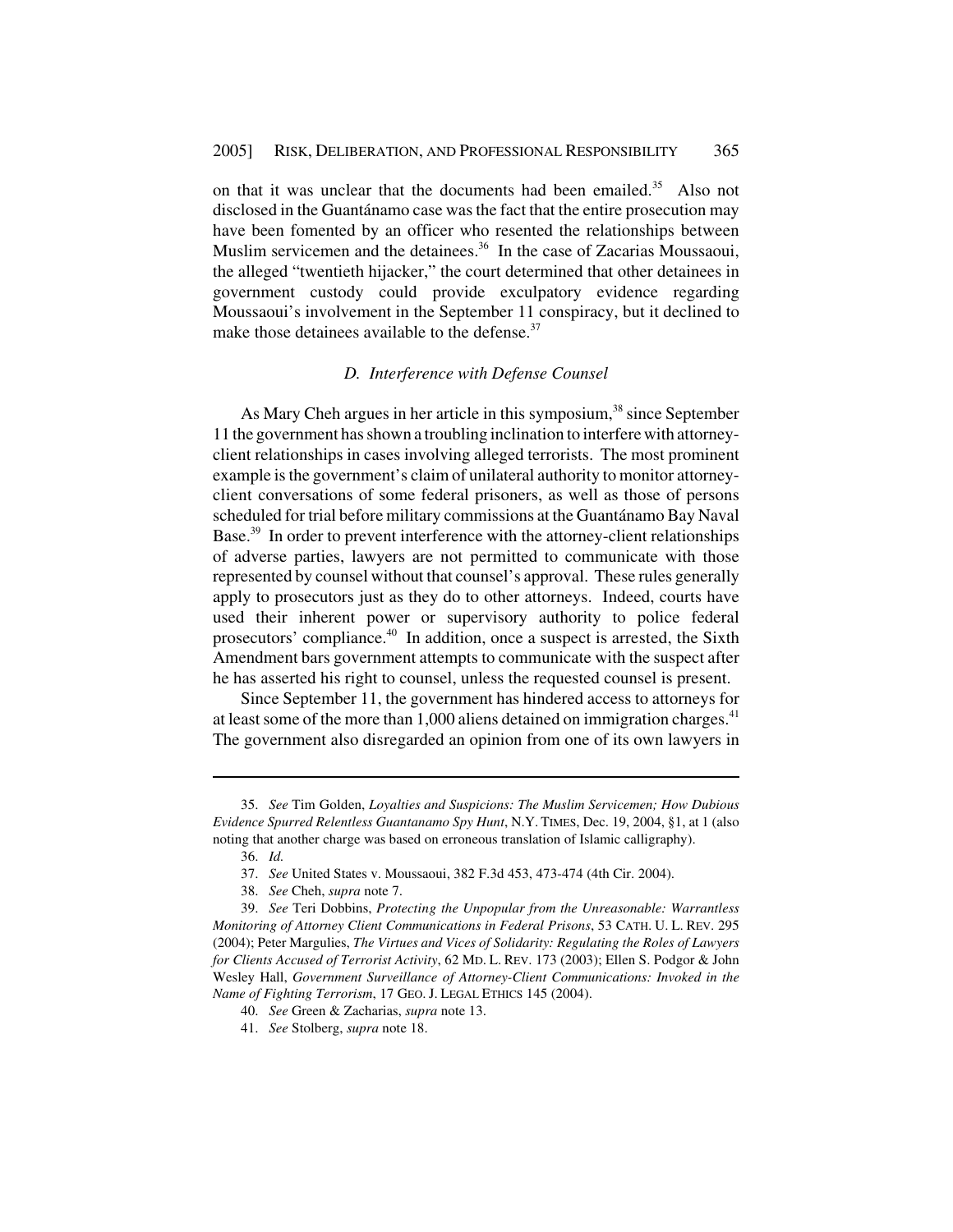denying John Walker Lindh access to counsel retained by his family in the United States, $42$  even as it allegedly used harsh interrogation methods that later became familiar in the Abu Ghraib scandal.<sup>43</sup>

At Guantánamo Bay, the government placed severe restrictions on defense lawyers' activities by permitting monitoring of their conversations with clients, and by barring those lawyers from discussing cases with others, even with those who might be able to offer expert advice or feedback. While a vigorous, public opposition from the organized criminal defense bar, including the National Association of Criminal Defense Lawyers (NACDL), has led to liberalization of some restrictions, others remain in place.<sup>44</sup>

#### II. A MODEL OF DYNAMIC DELIBERATION

Since government attorneys are sometimes prone to excess in responding to crises, a different model may be helpful. Here, I suggest a model of dynamic deliberation, which would reinstate the Tocquevillian notion of the lawyer as intermediary between and among institutions, interests, and values. The premise of this model is that lawyers require both solidarity with and distance from their clients. Lawyers who buy into their clients' goals without reservation, or, worse, promote their own goals or agendas as their clients' own,<sup>45</sup> limit their own professional usefulness. Attorneys for entities bear a

45. *See* Anthony V. Alfieri, *Impoverished Practices*, 81 GEO. L.J. 2567 (1993); Derrick Bell, *Serving Two Masters: Integration Ideals and Client Interests in School Desegregation Litigation*, 85 YALE L.J. 470 (1976); Peter Margulies, *The New Class Action Jurisprudence and Public Interest Law*, 25 N.Y.U. REV. L. & SOC. CHANGE 487 (1999); *cf.* David Luban, *Selling*

<sup>42.</sup> *See* Eric Lichtblau, *Nomination May Revisit Case of Citizen Seized in Afghanistan*, N.Y. TIMES, Jan. 13, 2005, at A22 (discussing ethical issues regarding Lindh's access in Afghanistan to counsel hired by his family).

<sup>43.</sup> *See* David Lindorff, *Comment: Chertoff and Torture*, THE NATION, Feb. 14, 2005, at 6-7.

<sup>44.</sup> *See* Cheh, *supra* note 7, at 396-398. The government also successfully prosecuted attorney Lynne Stewart for acting as an intermediary between her client, Sheik Abdel Rahman (the "blind Sheik"), who is serving a life sentence in federal prison, and some of his followers regarding future acts of violence. The Sheik's group had previously claimed responsibility for an attack in Luxor, Egypt that resulted in sixty-two deaths. *See* Margulies, *supra* note 39, at 195 n.110. Opinions vary on whether the government was retaliating against Stewart for radical advocacy, or holding accountable a lawyer who had "crossed the line" from advocacy into accomplice status. *Compare* Shira A. Scheindlin & Matthew L. Schwartz, *With All Due Deference: Judicial Responsibility in Times of Crisis*, 32 HOFSTRA L. REV. 795, 834 (2004) ("Stewart was indicted because she was Abdel Rahman's attorney"), *with* Margulies, *supra* note 39, at 200-207 (arguing that the statute under which Stewart was charged reflects a valid, content-neutral, and narrowly tailored objective of reducing communications about ongoing transnational terrorist plans without impeding legal advocacy).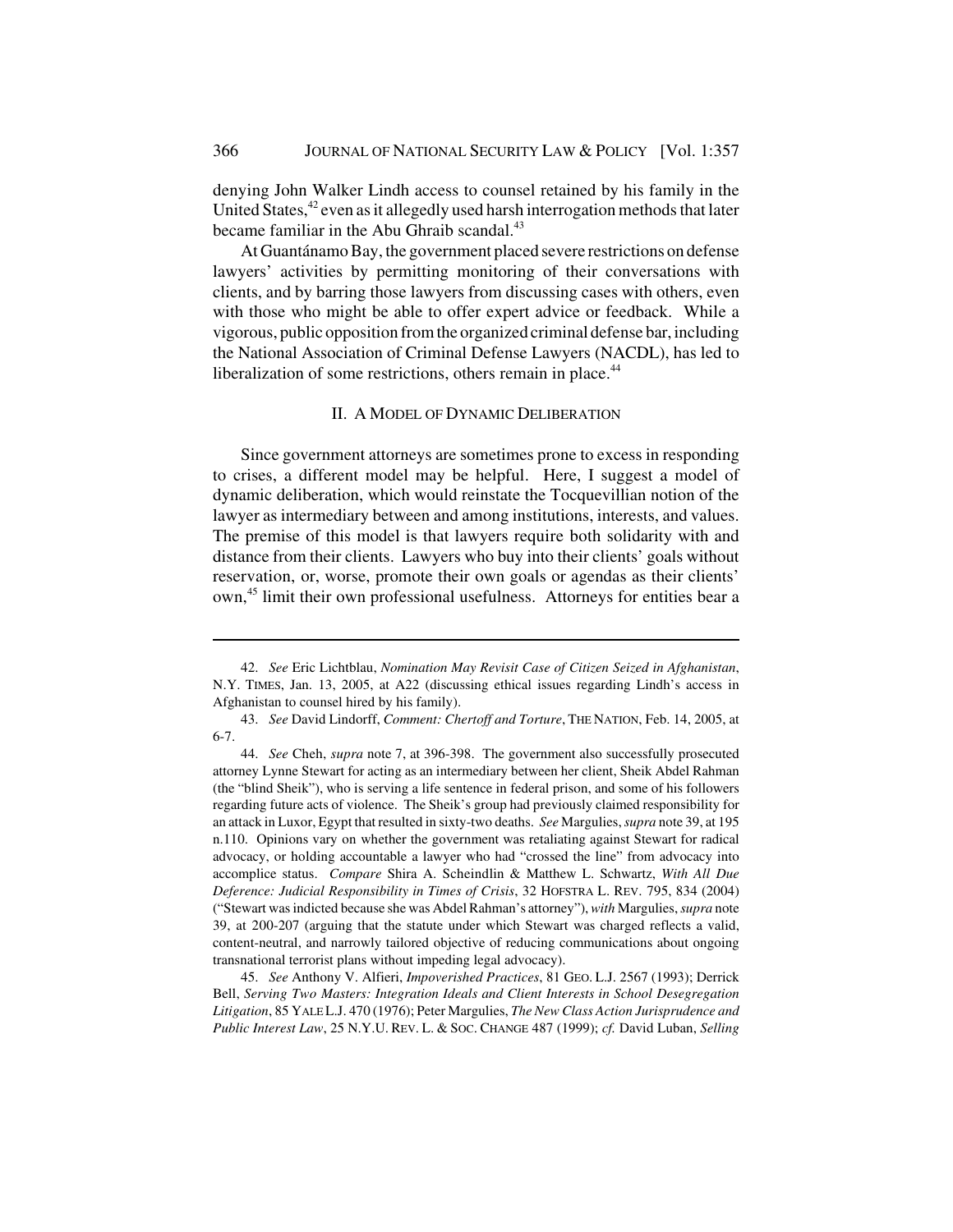special responsibility. Entities often tend to develop institutional cultures that accentuate dominant stories and marginalize arguments that are more nuanced, complex, or difficult to depict in graphic or narrative form.<sup>46</sup> The result is a polarization of perspectives. By the same token, lawyers who become too besotted with their own gate-keeper role can fall into a culture of risk aversion that impairs the organizational client's response to legitimate risks.

For government attorneys, a dynamic deliberation model can deal with these problems, appropriately balancing liberty and security in the lawyer's counseling and advocacy roles. The model has four overlapping elements: cultivating dialogue, honoring reciprocity, incorporating long-term perspective, and transforming categories. Cultivating dialogue requires government lawyers to show special regard for decisionmaking processes, while urging the participation of diverse voices and constituencies, including lawyers for other agencies, oppositional professional groups such as the NACDL, and leaders in international human rights organizations such as the International Committee of the Red Cross and Human Rights Watch. Honoring reciprocity requires making government officials aware that other actors and institutions can frustrate official plans and yield unintended consequences, unless their interests are taken into account. Incorporating long-term perspective checks the tendency of government officials in crises to discount unduly the effects over time of policies that short-change civil liberties and international law. Finally, a commitment to category transformation counsels government lawyers to avoid rigid analytical frameworks and false dichotomies. This commitment prevents government lawyers from getting stuck in a particular mind-set or mode of discourse, including either risk aversion (which may discourage the legitimate use of force) or an eagerness to exert executive power (which may unduly promote force as an instrument of policy).<sup>47</sup>

*Indulgences: The Unmistakable Parallel Between Lynne Stewart and the President's Torture Lawyers*, SLATE*,* Feb. 14, 2005, *available at* www.slate.com/id/2113447 (discussing the perils for both government and defense lawyers of interposing ideological agendas when giving legal advice).

<sup>46.</sup> *See* Lauren Edelman, *Rivers of Law and Contested Terrain: A Law and Society Approach to Economic Rationality*, 38 LAW &SOC'Y REV. 181, 186 (2004) ("Ideas, norms, and rituals evolve at the group or societal level and help to constitute individual identities, needs, preferences, and behavior.").

<sup>47.</sup> I and other commentators taking this view have outlined a "third way" that will grant the government needed flexibility but also protect civil liberties. This view rejects both a highly deferential stance toward executive authority, and a rigid adherence to traditional doctrine that would bar the use of force in self-defense against the threat of catastrophic harm by nonstate actors. *See* Peter Margulies, *Judging Terror in the "Zone of Twilight": Exigency, Institutional Equity, and Procedure After September 11*, 84 B.U. L. REV. 383 (2004); Robert M. Chesney, *Civil Liberties and the Terrorism Prevention Paradigm: The Guilt by Association Critique*, 101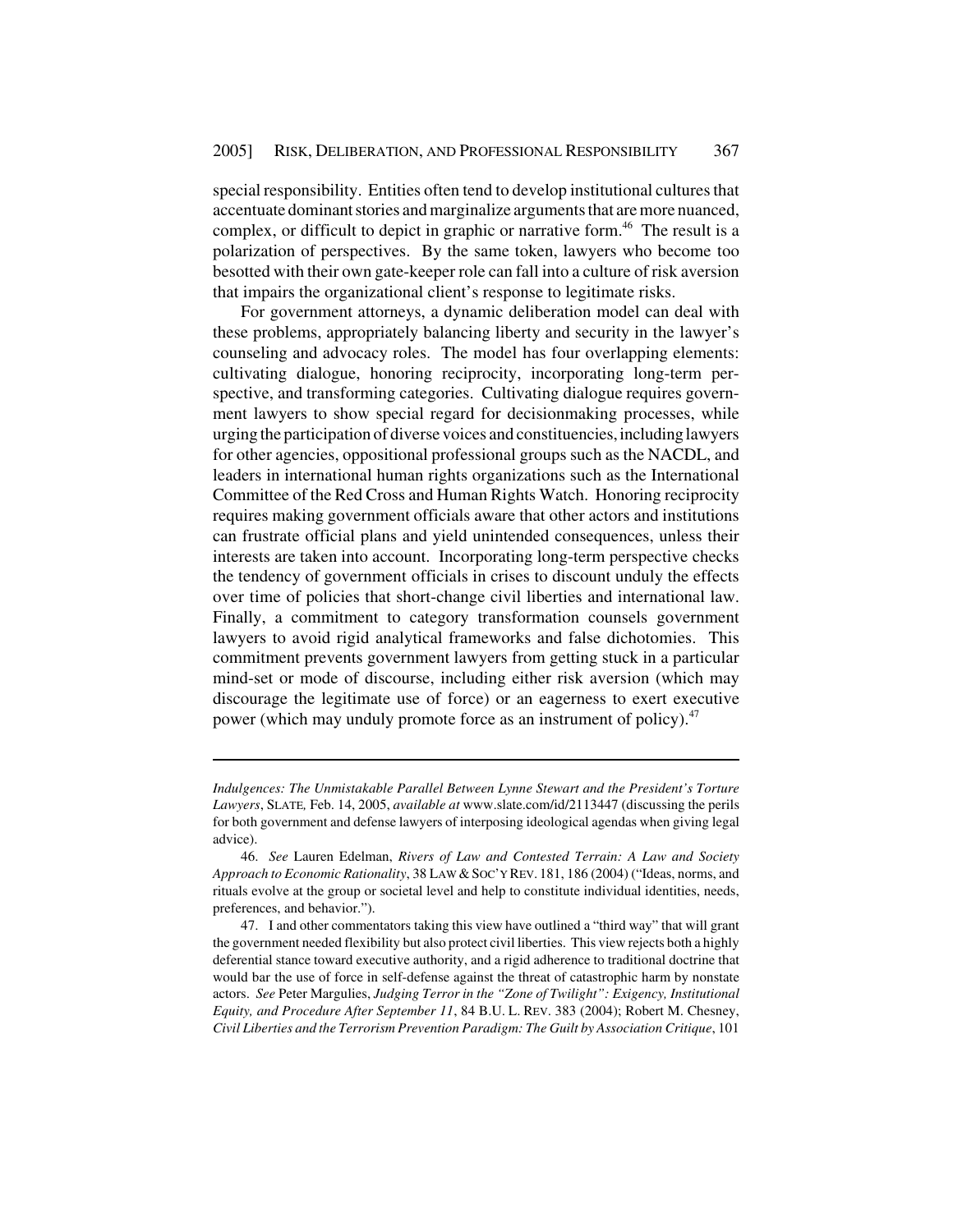#### *A. Dialogue*

A sound legal culture must be open to deliberation and to other voices.<sup>48</sup> Cultures that encourage other voices replenish themselves and develop flexibility to meet new challenges. Institutional cultures that discourage dissent lose the ability to adapt. Moreover, such cultures become echo chambers, hardening positions through endless repetition. The siege mentality of many of the lawyers in the Nixon White House produced this echo chamber effect. So did the comfortable enabling of corporate malfeasance among lawyers for Enron. The eerie scribblings of the authors of the torture memos in the Justice Department and the White House, with their narrow view of the operable legal definition of torture, cry out for encounters with opposing assumptions. As Kathleen Clark notes in her contribution to this Symposium, such tunnel vision is inappropriate for lawyers in a counseling role, where the client has an inalienable right to the full spectrum of views on legal issues, rather than to a monolithic account dominated by a marginal legal argument.<sup>49</sup> Evidence suggests that those with different views, including many military lawyers, were systematically frozen out of the decisionmaking process.<sup>50</sup> The work of those military lawyers in bringing the torture memos into the public eye later contributed materially to shifts in official policy. Recent changes in ethical rules that permit disclosure of otherwise confidential information in a broader range of circumstances give lawyers welcome leverage for insisting on dialogue.<sup>51</sup>

#### *B. Reciprocity*

A sound institutional culture also must understand the reciprocity of commitments among institutions. Institutions encourage concessions among interests within those institutions not only because those concessions are desirable for their own sake, but also because they promote reciprocal concessions. Our common sense understanding of a "workable government"<sup>52</sup>

MICH.L.REV. 1408 (2003) (review essay) (offering a balanced appraisal of the virtues and risks of antiterror legislation).

<sup>48.</sup> *See* SIMON, *supra* note 5.

<sup>49.</sup> Clark, *supra* note 8, at 465-468.

<sup>50.</sup> *See* Harris, *supra* note 6, at 439. Similarly, in the Lynne Stewart case, defense attorney Stewart crossed the line from advocacy into accessorial conduct in part because she surrounded herself entirely with acolytes of her client, the imprisoned Sheik Abdel Rahman, and disdained moderating voices. *See* Margulies, *supra* note 39.

<sup>51.</sup> *See* MODEL RULES OF PROF'L CONDUCT R. 1.6(b) (2003); *cf. id.* R. 1.13(c).

<sup>52.</sup> *See* Youngstown Sheet & Tube Co. v. Sawyer, 343 U.S. 579, 635 (1952) (Jackson, J., concurring).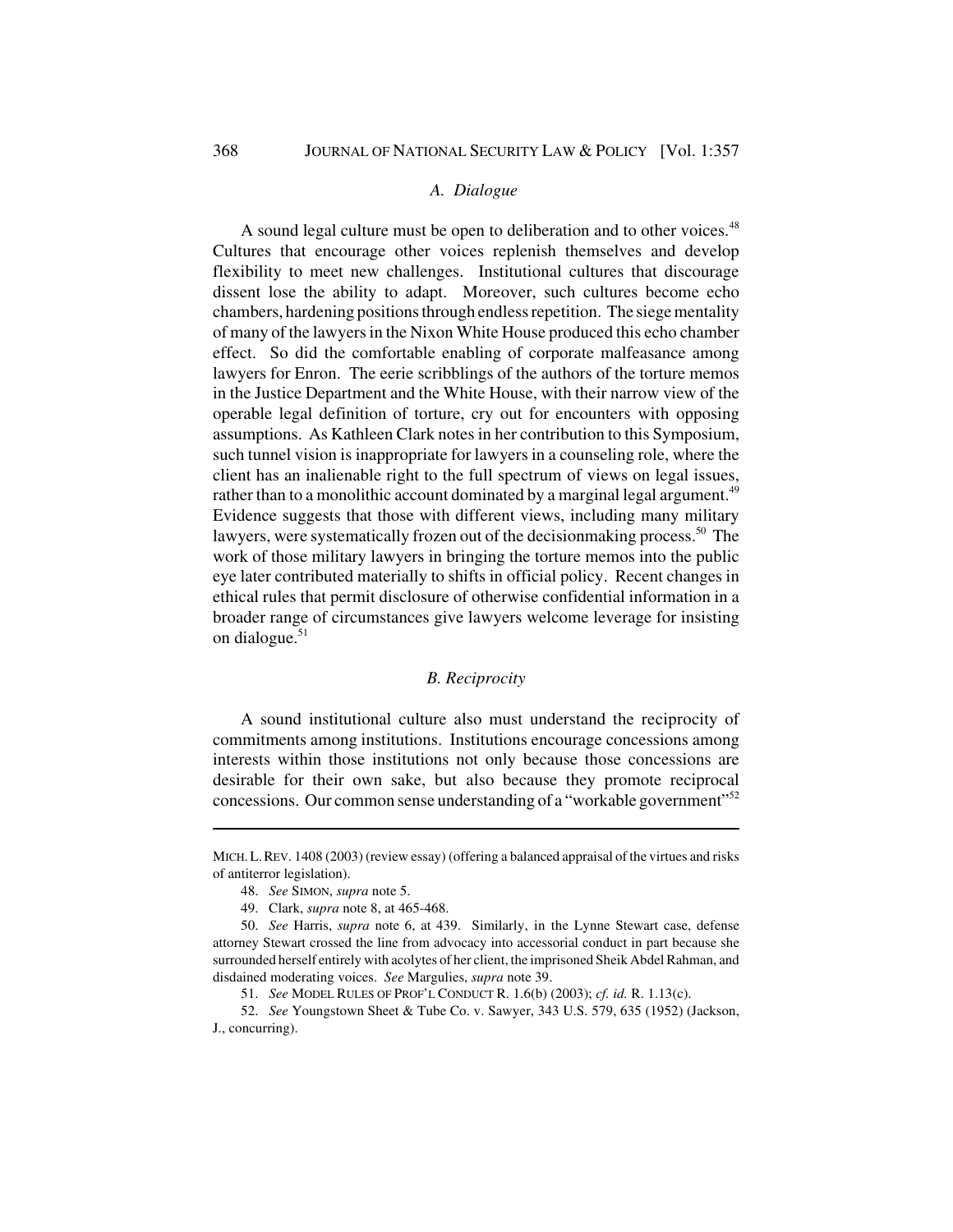and world order, as well as insights from game theory, encompasses reciprocity – "tit for tat" – as a fundamental guide to individual and group behavior. $53$  Geneva Convention III, with its guarantees for all, is a classic example of reciprocity on an international scale.

The Bush administration's stress on unilateral approaches to international issues is a rejection of reciprocity in principle and practice. As negotiation theorists have pointed out, reciprocity demands that a party who rejects cooperation with others will itself suffer rejection. Professor Cheh demonstrates that the National Association of Criminal Defense Lawyers took this "tit for tat" approach in its dealings with the government, announcing publicly that the government's restrictions on defense counsel made it unethical for defense lawyers to participate in the Guantánamo military commissions.<sup>54</sup> Tellingly, the Administration eased some restrictions under pressure from the NACDL and other critics, although substantial restrictions remain.<sup>55</sup>

#### *C. Long-Term Perspective*

A related concern is temporal perspective. Lawyers must assist their clients in considering long-term values, such as free debate and diversity, in addition to such short-term values as present security.<sup>56</sup> This concern with preserving long-term values is at the heart of constitutionalism. Lawyers at their best, including lawyers steeped in the venerable traditions of military justice, take this longer-term view. Lawyers interested in advancing an ideological agenda or responding to political expediency often seek short-term advantage, and they exhibit little patience for the interaction of values that should inform a longer-term perspective.

Thus, lawyers focused on the presumed short-term value of aggressive interrogation will miss the longer-term damage to institutional integrity and legitimacy that results from torture. They will also unduly discount the effectiveness of interrogation techniques designed to promote trust and rapport.<sup>57</sup>

57. As George Harris and Kathleen Clark note in their articles, the authors of the torture memos seemed to lose sight of the importance of the rule of law, and of the way in which torture erodes legal institutions. Harris, *supra* note 6, at 450-453; Clark, *supra* note 8, at 469-472; *cf.*

<sup>53.</sup> *See* Dan M. Kahan, *The Logic of Reciprocity: Trust, Collective Action, and the Law*, 102 MICH. L. REV. 71, 73 (2003).

<sup>54.</sup> *See* Cheh, *supra* note 7, at 388-389.

<sup>55.</sup> *Id.* at 397-398.

<sup>56.</sup> *See* JED RUBENFELD, FREEDOM AND TIME (2001); *cf.* JON ELSTER, NUTS AND BOLTS FOR THE SOCIAL SCIENCES 150 (1989) (observing that the "parts of a constitution that make it more difficult to change the constitution than to enact ordinary legislation . . . force people to think twice before they change it").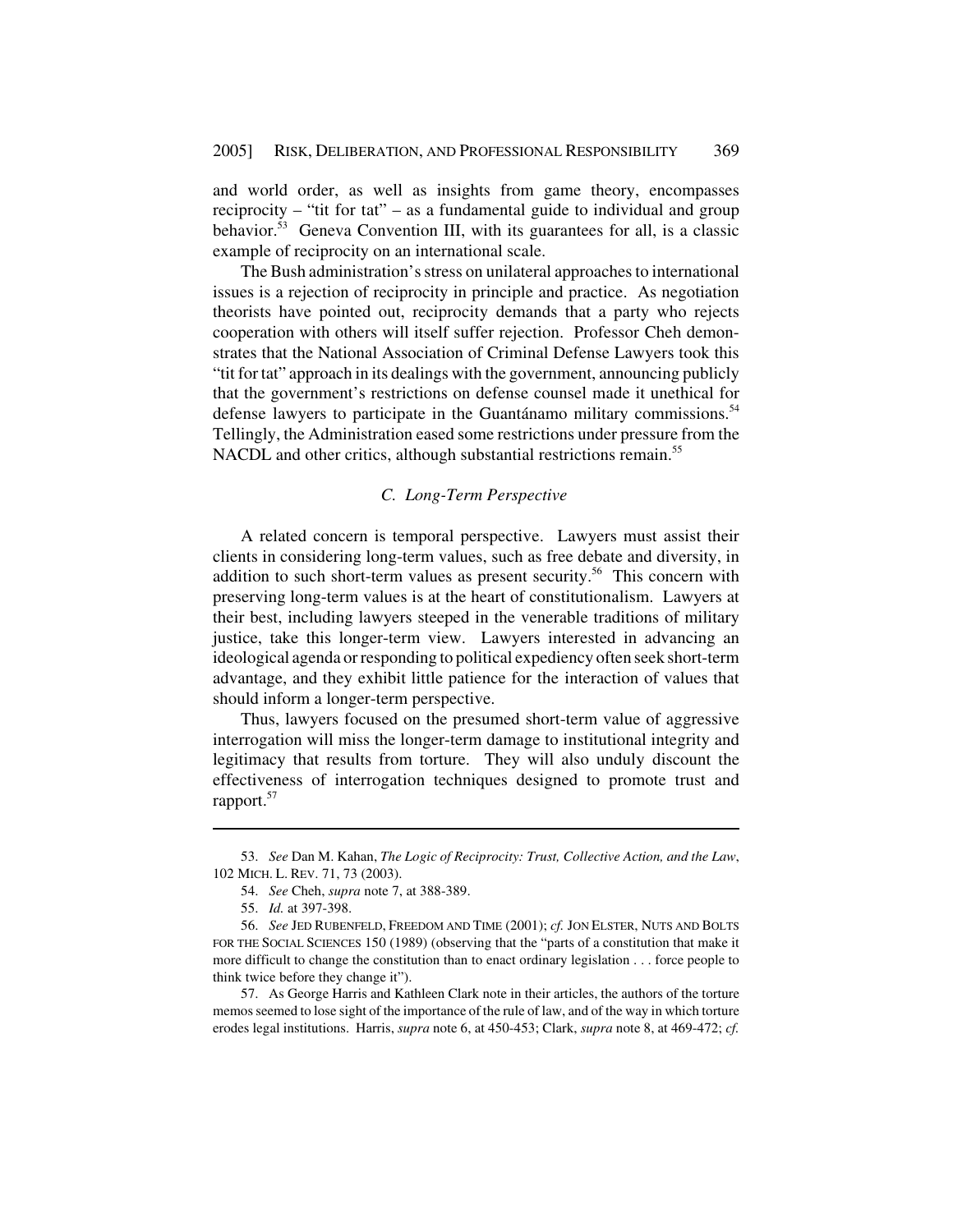#### *D. Transforming Categories*

Government lawyering in crises need not be stuck in stale categories. As lawyers meet the criteria of dialogue, reciprocity, and long-term perspective, they will discover many opportunities to refine and transform concepts that do not fit exigent circumstances. The pragmatic ability to transform categories is an essential attribute for the government lawyer. $58$ 

Two important category transformations are worthy of extended analysis. First, government lawyers, along with courts and commentators, should develop a practical calculus for government action that integrates factors such as the imminence, probability, and gravity of a given risk, and the level of force contemplated in response. Second, government lawyers should help transform antiterrorism efforts to include not merely force, but also an array of measures to promote equality and transitions to democracy. This integration would be beneficial in a range of situations, including criminal procedure and the use of force under international law.

In criminal procedure, government lawyers could appropriately counsel their official clients that an especially grave potential future harm might be balanced by a reduced requirement of evidence of the probability of harm. As an example of such a trade-off that was *not* made, to the detriment of the public interest, consider the hesitancy of government lawyers to seek a warrant to search the laptop computer of Zacarias Moussaoui, who now has confessed

Kim Lane Scheppele, *Hypothetical Torture in the "War on Terrorism,"* 1 J. NAT'L SECURITY L. & POL'Y 285 (2005); Sanford Levinson, *In Quest of a "Common Conscience": Reflections on the Current Debate About Torture*, 1 J. NAT'L SECURITY L. & POL'Y 231 (2005). Torture introduces evidence and information that is fundamentally unreliable, and it makes all actors in the legal system complicit in the willful infliction of pain and humiliation. Torture also encourages lying throughout the system, since participants will typically cover up their role, particularly when the torture has led, as it will at times, to death. Moreover, as Kim Scheppele notes in her article elsewhere in this volume, torture will inevitably be used against innocents who cannot supply the information that the torture is designed to reveal. Scheppele, *supra*, at 326-335. Covering up such incidents similarly erodes the integrity of the legal system. Finally, the experience of atrocities throughout the ages suggests that the average person in a group directed to mistreat others quickly comes to enjoy the work. Any lawyer asked to justify torture should inform her client about the possibility, indeed the likelihood, of these institutional ramifications. *See generally* Mary C. Daly, *Teaching Integrity in the Professional Responsibility Curriculum: A Modest Proposal for Change*, 72 FORDHAM L.REV. 261, 263 (2003) (discussing the institutional context of lawyers' integrity).

<sup>58.</sup> A transformative view of this kind should not be confused with the glib trumpeting of a "new paradigm" engaged in by then-White House Counsel Alberto Gonzales. Dynamic deliberation embraces, rather than rejects, dialogue, reciprocity, and long-term perspective as criteria for justifying and evaluating proposed changes. These values, properly understood, do not stand in the way of needed transformations.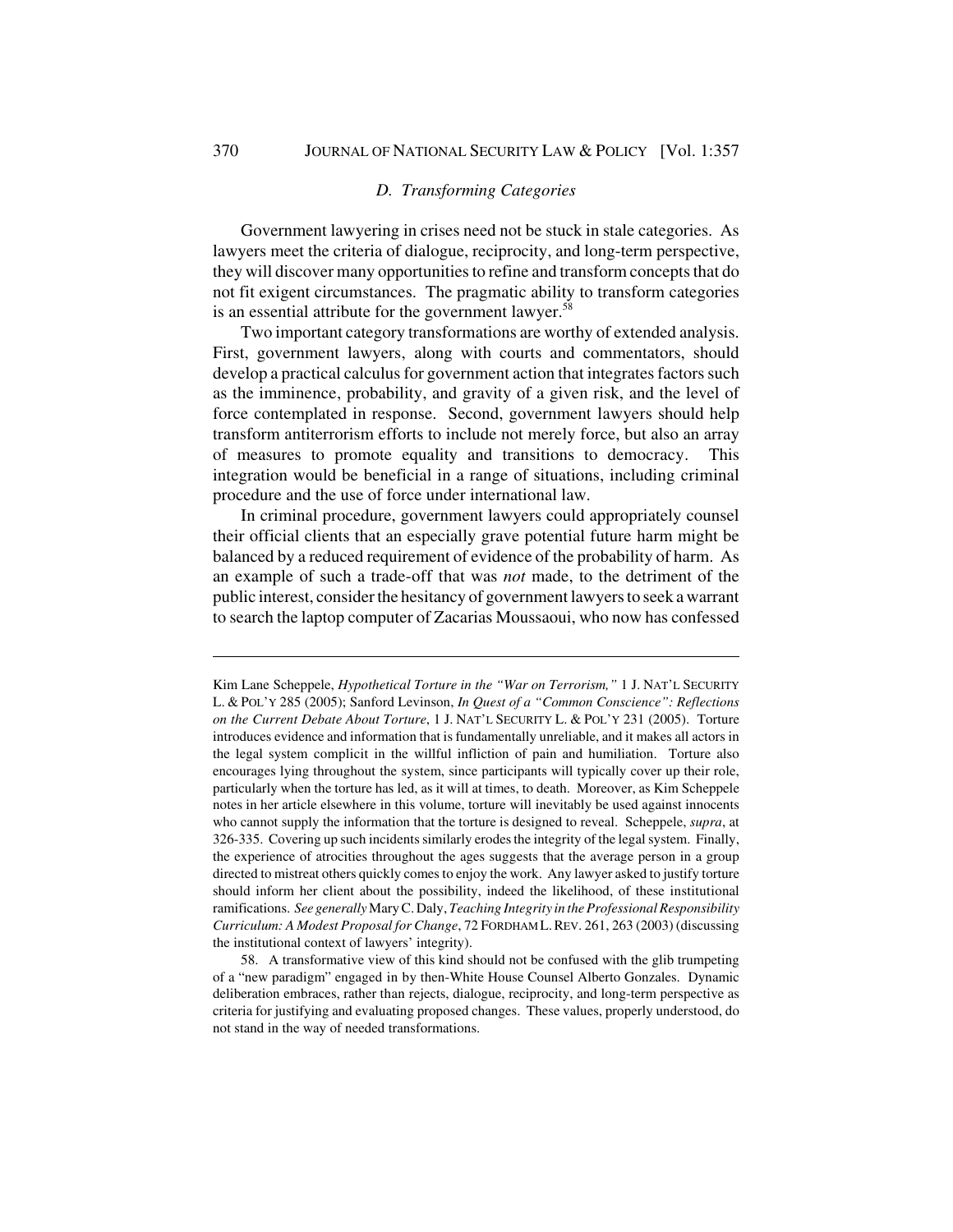to a range of terrorist crimes, including conspiracy related to the September 11 attacks.59 These lawyers have since sought to justify their reticence by arguing that they could not demonstrate the likelihood of wrongdoing necessary to secure a warrant. However, they were armed with the knowledge that Moussaoui had enrolled in flight school in order to "take off and land" a Boeing 747 (although he had little knowledge of flying and no interest in becoming a commercial pilot),<sup>60</sup> that he could not explain the \$32,000 in his bank account, and that he had connections to a rebel leader in Chechnya. Given the gravity of the threat, the lawyers might have sought a warrant based on a lesser showing of probability that the threat would be carried out.<sup>61</sup>

Government lawyers also act appropriately when they devise innovative approaches in international affairs for tailoring the level of governmental response to the gravity of risk. For example, during the Cuban Missile Crisis, government lawyers fashioned an innovative justification for the blockade of Cuba that ultimately helped defuse the threat. A narrow interpretation of international law would have required an imminent threat of violence as a predicate for United States military action. However, government lawyers working with Robert F. Kennedy pushed the envelope with a "quarantine" rationale. This rationale would not have supported more aggressive military action, such as bombing, but it fit the blockade scenario. $62$ 

60. *See* NATIONAL COMMISSION ON TERRORIST ATTACKS UPON THE UNITED STATES,THE 9/11 COMMISSION REPORT 273-274 (2004).

61. *See* Lerner, *supra* note 9 (arguing that the magnitude of possible harm in the *Moussaoui* case would have permitted a probable cause finding, despite a lesser showing of probability). Like most worthwhile innovations, this integration of gravity and probability of harm builds on existing doctrine. *See* Florida v. J.L., 529 U.S. 266, 273-274 (2000) (suggesting that officers' efforts to find a ticking bomb might justify a relaxed probable cause standard); *see also* New York v. Quarles, 467 U.S. 649 (1984) (holding that *Miranda* did not require suppression of a defendant's statements made under interrogation in a situation posing an imminent danger to the officers' safety).

<sup>59.</sup> In arguing that lawyers in the laptop search scenario should integrate probability and gravity, I do not condone the government's stubborn refusal to provide Moussaoui's lawyers with access to witnesses in United States custody who could provide exculpatory evidence. Nor do I condone the delay by government lawyers involved in the Moussaoui case in disclosing to the courts that the lawyers had some input into questions posed by interrogators to these witnesses, even as they continued to insist that Moussaoui's lawyers had no right of access. *See* United States v. Moussaoui, 382 F.3d 453 (4th Cir. 2004).

<sup>62.</sup> *See* Richard N. Gardner, *Agora: Future Implications of the Iraq Conflict: Neither Bush nor the "Jurisprudes,"* 97 AM. J. INT'L L. 585, 587-588 (2003) (discussing the quarantine rationale).

For an earlier display of dynamic deliberation in international affairs, consider the example of Lend-Lease. Prior to the attack on Pearl Harbor and America's entry into World War II, President Roosevelt wished to provide Great Britain with naval vessels to facilitate Britain's resistance to Hitler's forces without seeking prior approval from Congress. However, Roosevelt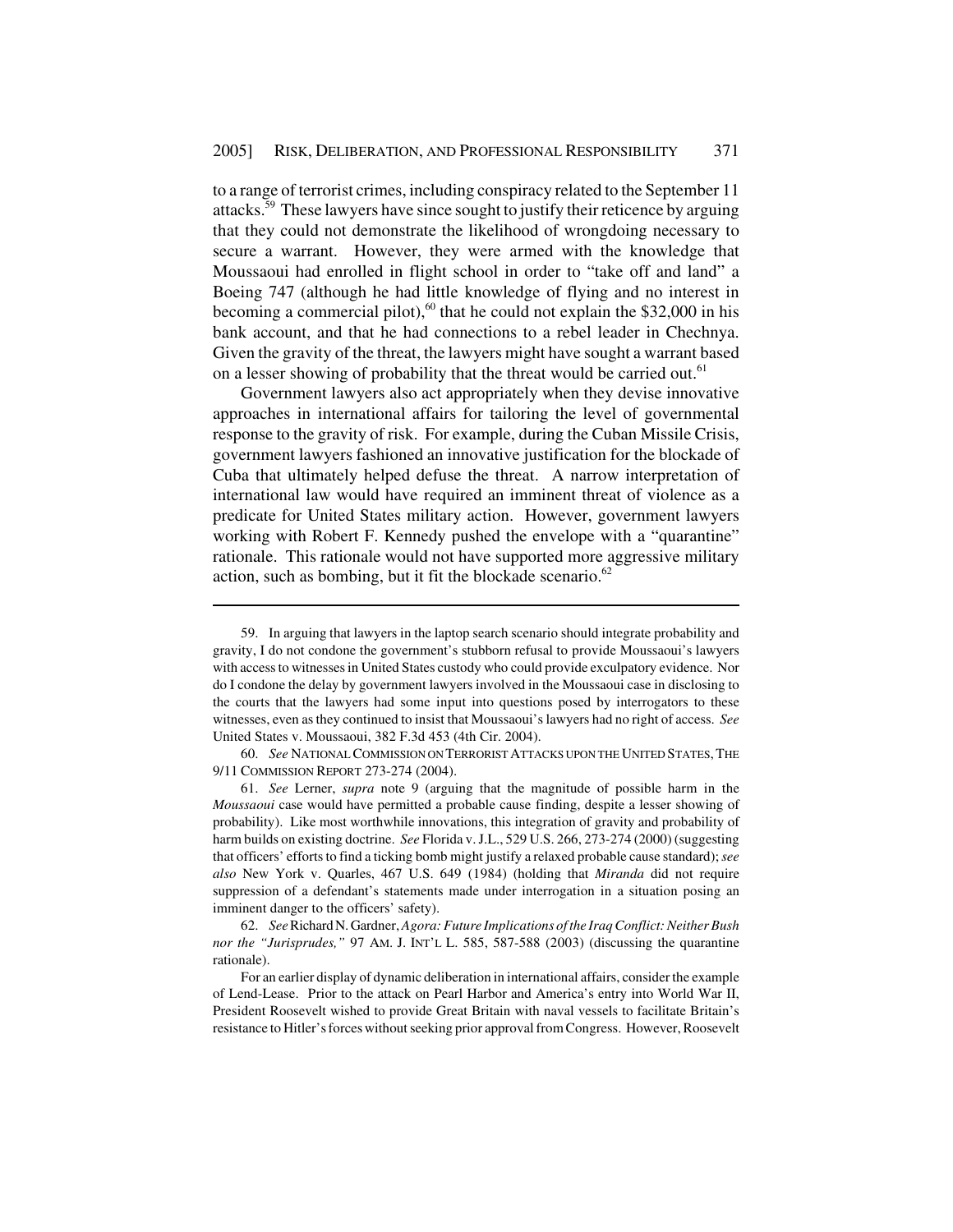The threat of catastrophic harm by nonstate actors such as al Qaeda provides a compelling case for challenging categorical judgments about the use of force under international law. President Clinton's decision to authorize attacks on Osama bin Laden, directing those attacks at a Sudanese pharmaceutical factory and at a camp in Afghanistan, seems to reflect legal advice that weighed the gravity of a threat against both imminence and probability.63 Commentators have justified the United States military intervention in Afghanistan after September 11 either as self-defense against a state that had effectively merged with the non-state actor, $64$  or as an

Reflecting this combination of deliberation and innovation, the final agreement between the United States and Great Britain, which provided American vessels to Britain in exchange for Britain's agreement to lease bases to the United States, dealt with both constitutional and international law objections. On a constitutional level, Jackson, who was then Attorney General, argued that the net value of the transaction, including the bases leased, demonstrated that the American destroyers lent to Britain were not "essential" to the United States defense, *id*. at 97, and therefore complied with statutory requirements. Regarding international law, Jackson argued that Hitler's aggression violated a number of international agreements that Germany had signed, and that these treaties allowed countries such as the United States to assist victims of his aggression. *Id.* at 102-103; *see also* Jonathan A. Bush, *"The Supreme . . . Crime" and Its Origins: The Lost Legislative History of the Crime of Aggressive War*, 102 COLUM. L. REV. 2324, 2406-2409 (2002) (discussing a colloquy among experts during World War II on the crime of aggressive war under international law). The legal interpretations developed by Jackson reflected a continuing dialogue with Roosevelt and other government attorneys, focusing on principle (resistance to unlawful aggression and obtaining fair value in return for American aid) rather than mere expedience. Vindicating this principle, military aggression has since become one of the bases for subject matter jurisdiction of the new International Criminal Court. *Id.*

63. One court has recently held that the Clinton administration's level of certainty regarding bin Laden's presence at the Sudan site is a political question, beyond scrutiny by the judicial branch. The court seemed to share the presumed view of Clinton administration lawyers that the political branches need some flexibility in responding to grave threats. *See* El-Shifa Pharm. Indus. Co. v. United States, 378 F.3d 1346, 1369-1370 (Fed. Cir. 2004); *cf.* William C. Banks & Peter Raven-Hansen, *Targeted Killing and Assassination: The U.S. Legal Framework*, 37 U. RICH. L. REV. 667, 679-681 (2003) (discussing "customary constitutional authority" for exigent measures based on inferences drawn from legislative inaction or ambiguity).

64. *See* Richard Falk, *Ends and Means: Defining a Just War*, NATION, Oct. 29, 2001, at 11, 12.

did not prod his legal staff to devise legal justifications. If anything, as Robert Jackson's memoir makes clear, Roosevelt demanded that his legal advisors convince *him* that sound arguments existed for claiming this power. *See* JACKSON, *supra* note 10, at 93-103 (discussing an exchange of legal opinions within the government regarding whether President Roosevelt had independent authority to negotiate and implement the "Lend-Lease" program).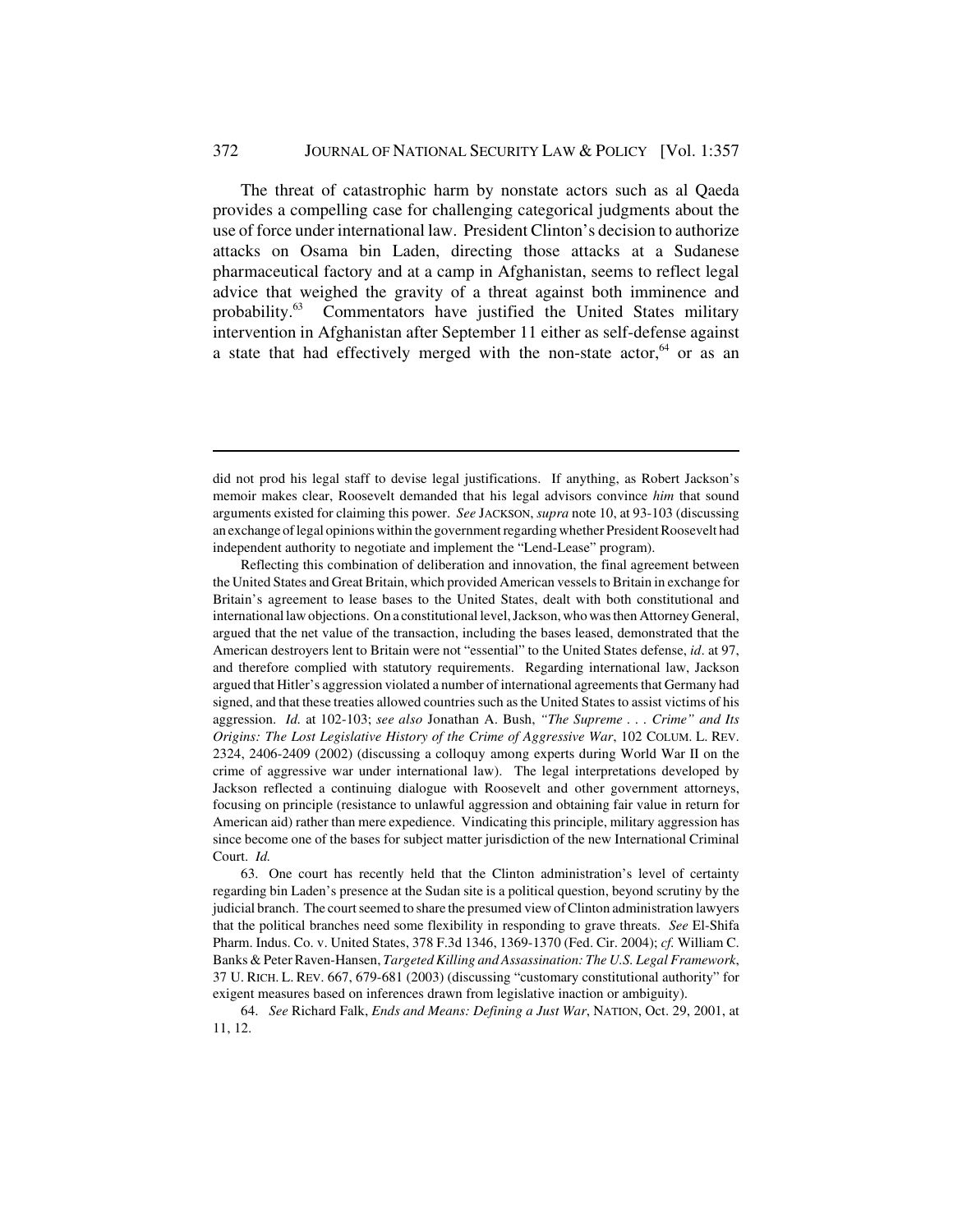internationally authorized use of force to prevent further grave harm.<sup>65</sup> A dynamic deliberation model would permit government lawyers to offer flexible advice on the use of lethal force against nonstate actors, even as it required lawyers to advise against certain kinds of force, such as torture, which are both prohibited under international law and especially damaging to institutional integrity.

In addition, government lawyers have an important role to play in counseling against overreliance on force and in support of measures designed to build good will for the United States around the world.<sup>66</sup> The ABA Model Rules of Professional Conduct recognize that lawyers can give advice about non-legal matters, including political, moral, and economic issues, that nonetheless have legal ramifications.<sup>67</sup> The resentment born of inequality helps breed violence,<sup>68</sup> so measures that reduce inequality impede the mobilization of terrorist groups by giving the political entrepreneurs behind such groups far less capital for their ventures. Conversely, measures that use force, particularly the pain and humiliation associated with torture, can have the opposite result of encouraging mobilization for violence, and the polarization of populations.69 A conscientious government lawyer charged with providing advice about the use of torture or any other kind of force should find creative ways to present her client with a full repertoire of measures to encourage democratic transitions, instead of merely justifying force or remaining silent.

#### **CONCLUSION**

As the contributions to this Symposium suggest, a number of government lawyers in the period after September 11 fell into the same trap that government lawyers did in earlier crises. A lack of deliberation and an eagerness to act quickly in the service of narrow agendas marred these lawyers' discharge of their ethical obligations. Since September 11, however, institutional counterweights to such failures have developed among

<sup>65.</sup> *See* Kenneth Watkin, *Controlling the Use of Force: A Role for Human Rights Norms in Contemporary Armed Conflict*, 98 AM. J. INT'L L. 1, 4-7 (2004) (discussing a gap in traditional categories of international humanitarian law).

<sup>66.</sup> *See* Margulies, *supra* note 11, at 404-408 (arguing for the importance of an "institutional repertoire," including force as well as economic, social, and political initiatives, in the war against terror).

<sup>67.</sup> *See* MODEL RULES OF PROF'L CONDUCT R. 2.1 (2003).

<sup>68.</sup> *See* Margulies, *supra* note 11.

<sup>69.</sup> *Id*.; *see* Cass R. Sunstein, *Why They Hate Us: The Role of Social Dynamics*, 25 HARV. J.L. & PUB. POL'Y 429 (2002) (analyzing the role of polarization in promoting violence).